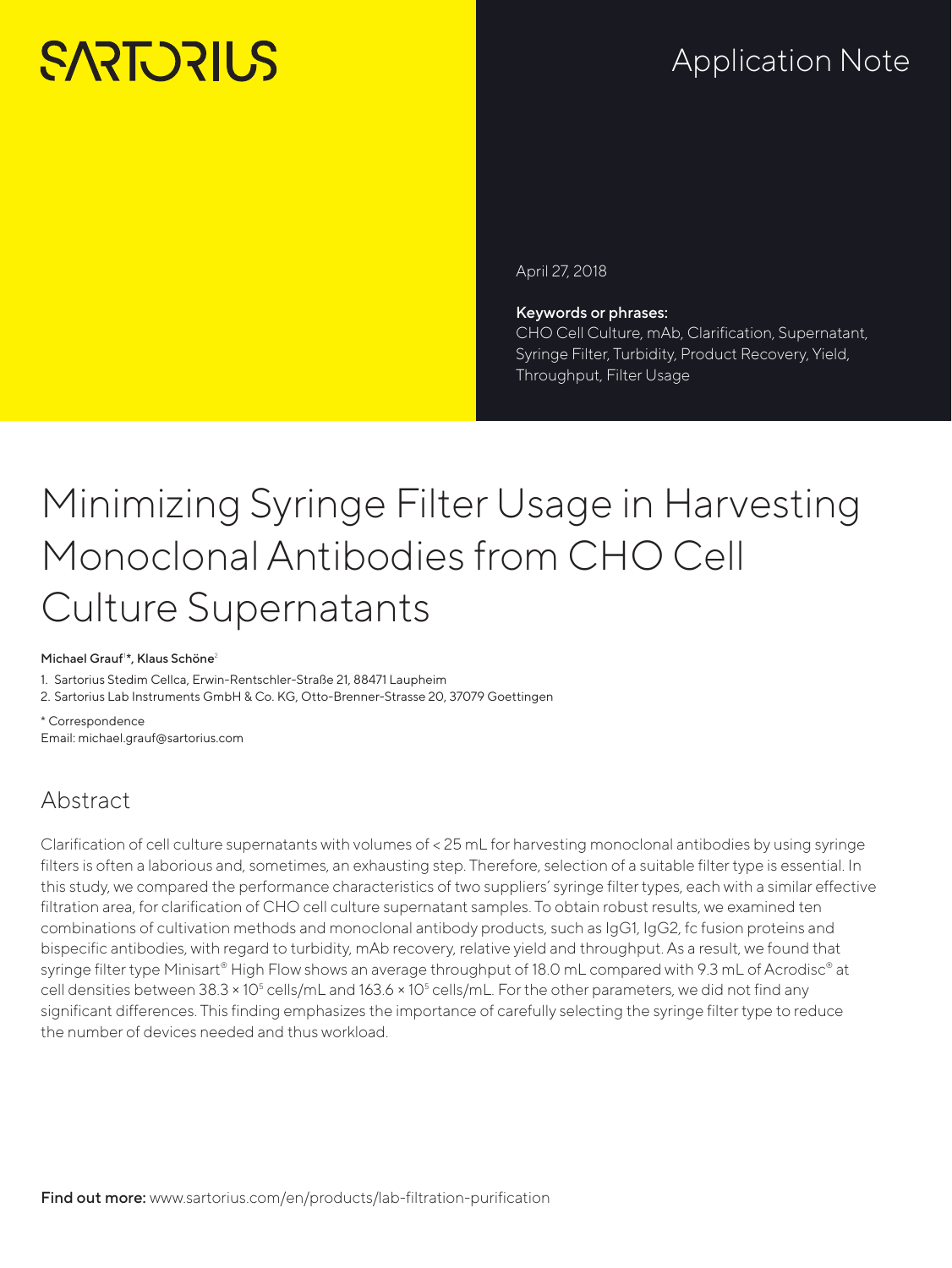#### Introduction

Clarification of mammalian cell culture samples for preparative or analytical purposes is a necessary step to enable both a subsequent purification step and smooth operation of analytical instruments. The overall objective of the clarification step is to remove cells, cellular debris and other particles from the cell cultures while simultaneously allowing the target product to be recovered with a sufficient yield. The conventional procedure for clarification of small volumes (approx. < 25 mL) is a combination of centrifugation of the cell culture sample followed by microfiltration of the supernatant obtained. While centrifugation removes coarse and high-density particles, microfiltration is frequently necessary to eliminate small or low-density particles from the centrifugation supernatant. Microfiltration can serve simultaneously as a sterilization step by using sterilizing-grade filters rated to a pore size of 0.2 or 0.22 µm, called sterile filters.

Even though centrifugation removes the vast majority of particles, fine-pored filters tend to become clogged and often need to be changed out. As a result, this increases the number of filter devices used and compromises ergonomic handling. However, both the number of filters used, and the associated operation time, can be reduced by the correct choice of syringe filter.

In the present study, we show that the right choice of syringe filter for the clarification of CHO cell cultures can improve sample throughput and lower filter usage, without having a negative impact on turbidity, recovery of mAb product or total yield. Two common sterile syringe filters available on the market were selected with a pore size of 0.22 µm. Although slightly different in their effective filtration areas, they each had a polyethersulfone membrane.



Figure 1: Initial clarification and subsequent sterile filtration of cell culture supernatants under aseptic conditions using a Minisart® High Flow syringe filter with a pore size of 0.22  $\mu$ m.

### Methods and Materials

A comparative study was performed in an attempt to facilitate the filtration of cell culture supernatants for the development of cell lines. The syringe filter types Acrodisc® (Pall, Cat. No. 4652, EFA =  $5.8 \text{ cm}^2$ ) and Minisart® High Flow (Sartorius, Cat. No. 16532-K, EFA = 6.2 cm<sup>2</sup>) were examined regarding their filtration performance based on the following parameters: turbidity, mAb recovery, relative yield, throughput and filter usage. The study was conducted using CHO cell culture samples obtained from actual projects spread out over a period of three months.

In 13 cultivation batches, ten combinations of target proteins and cultivation methods were used (Table 1). In addition to 125 mL and 1,000 mL shaking flasks, 5 L stirred tank bioreactors (Univessel®, Sartorius) were also used. The cell density and viability were examined using the Vi-CELL XR supplied by Beckman Coulter. As target proteins, CHO cell lines were selected with mAbs from different IgG1 types, IgG2, fc fusion protein and from a bispecific antibody. The specific designation for the latter antibody is anonymized due to confidentiality agreements.



All cell culture batches were harvested after 14 days; two samples were taken from every batch (max 31 mL per sample), one sample for clarification using Acrodisc® and the other using Minisart® High Flow. The samples were initially clarified by centrifugation for 60 min at 4,000 g and the supernatants obtained were subsequently filtered through the respective syringe filters (Figure 1).

 $0 + 400$ 400 800 1,200 1,600 Turbidity unharvested cell culture (NTU) To determine particle reduction, we examined the turbidity of the cell culture and the filtrate. We found that both filter types removed particles efficiently from the supernatant. The filtrate of the Acrodisc® device showed an average turbidity of 17.7 NTU and that of Minisart® High Flow a mean of 17.6 NTU. When the entire clarification process is considered, i.e. centrifugation and filtration combined, this results in a relative reduction in turbidity of between 93.8% and 98.8%. Remarkably, the turbidity in the filtrate does not depend on the initial turbidity of the cell culture (Figure 2). Figure 2: Turbidity reduction (%) in relation to the turbidity of the unclarified cell culture. The clarification procedure comprises a centrifugation step and a microfiltration step. The reduction in turbidity does not depend on the turbidity of the cell culture. This applies to both Minisart® High Flow and Acrodisc® (figure not shown because the data points are virtually identical).

The mAb titer was determined in both the unharvested and the harvested cell culture fluids using the Octet QKe system equipped with a protein A Biosensor (Pro A) supplied by FortéBio (a Sartorius Company), without the need for any inconvenient sample preparation. Recovery was calculated from the titers determined.

As samples with different volumes between 25 mL and 31 mL were compared, the relative mAb yield was calculated for each sample (Equation 1).

Volume of Filtrate (mL) × mAb Titer Filtrate 
$$
\left[\frac{mg}{mL}\right]
$$
  
Sample Volume CCF (mL)× mAb Titer CCF  $\left[\frac{mg}{mL}\right]$  × 100% = Yield (%)

Equation 1: Formula for calculating the relative mAb yield (%). This was necessary to compare the results obtained for different sample volumes ranging from 24 mL–31 mL. CCF = cell culture fluid (= cell culture broth).

Turbidity values were measured before and after clarification using the TurbiCheck WL turbidimeter supplied by Lovibond (white light source). Afterwards, the reduction in turbidity was determined by calculation of the ratio of turbidities from harvested and unharvested samples.

### Results and Discussion

The objective of this study was to compare the suitability of two different syringe filter types for clarification of mAb supernatants with regard to particle reduction, mAb recovery, yield and usage of syringe filters.

For the experiments, we used various cultivation systems and expression vectors. With this approach, we generated a heterogeneous range of characteristics with respect to viable cell count, viability, turbidity, mAb product and titer (Table 1). In particular, the turbidity of the cell culture at harvest ranged from 457 NTU to 1431 NTU; the viable cell count, from  $4 \times 10^6$  to  $16 \times 10^6$  cells/mL; viability, from 48% to 89%; and mAb titers (cell cultures) between 0.2 mg/mL and 8.8 mg/mL. This diversity was the prerequisite for making an accurate statement concerning syringe filter suitability.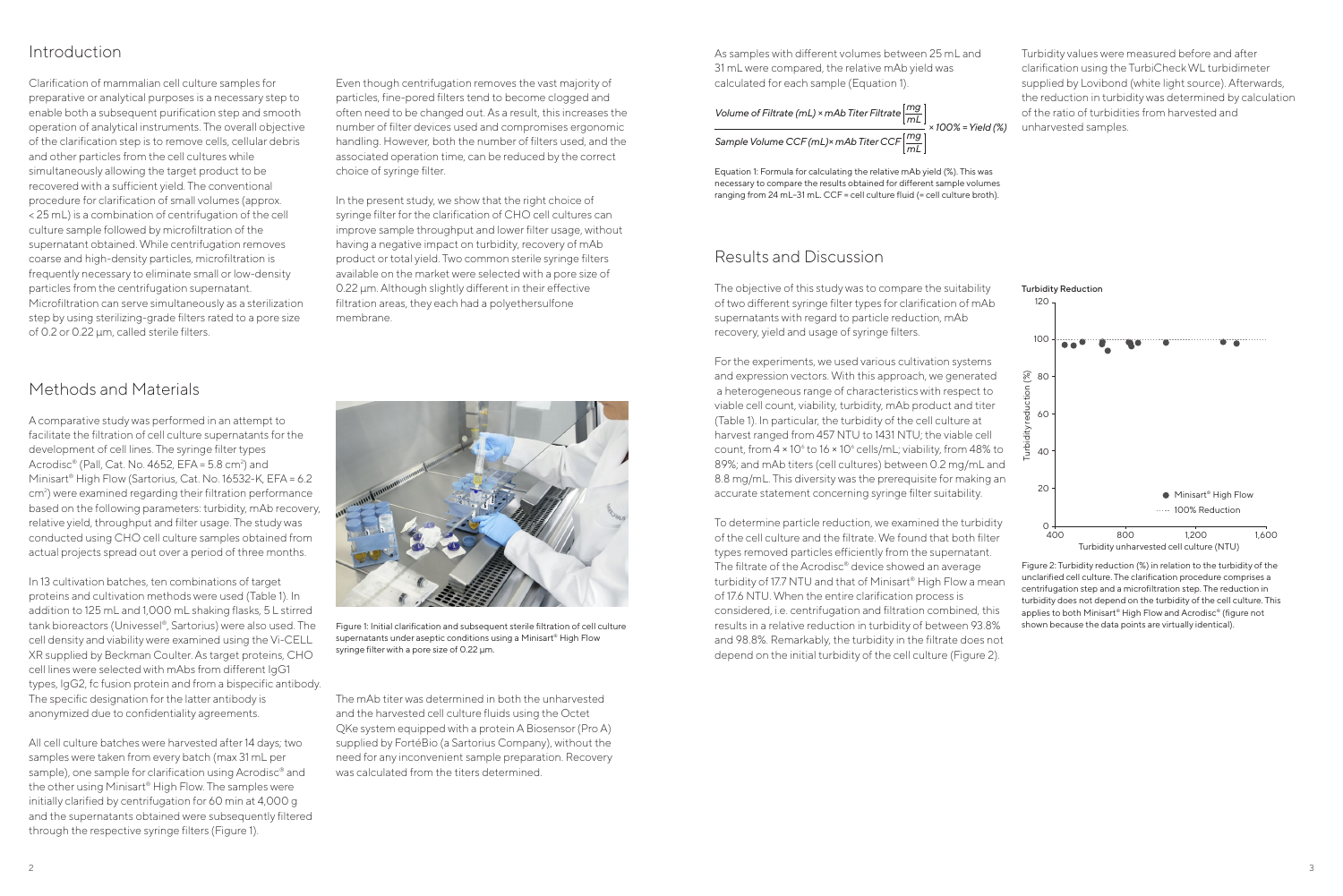Figure 3: Recovery (%) of mAb products in relation to the mAb titer of the unclarified cell culture. This recovery was not affected by the syringe filter type and was, on average, 98.2% for Acrodisc® and 97.7% for Minisart® High Flow. No impact of the syringe filter used was observed on mAb recovery in a range of 0.3 g/L to 8.8 g/L of the cell culture titers.





The relative yield per sample was the same for both syringe filter types, despite differences in the housing design and the number of filters used per sample (Figure 4).

Figure 4: Average values of the relative yield (%) of various mAb products. The relative yield of a sample is the ratio of the total mAb quantity in the filtrate to that in the unharvested cell culture. As a result, we found no difference between both filter types regardless of the syringe filter design and the number of filters used.



Figure 5: CHO cell culture supernatants were filtered through two different syringe filter types (0.22 µm): Sartorius Minisart® High Flow and Pall Acrodisc®. The average throughput per syringe filter was determined. Differences in throughput between both filter types were probably not caused by the difference in effective filtration area (Acrodisc®:  $5.8 \text{ cm}^2$ , Minisart<sup>®</sup> High Flow: 6.2 cm<sup>2</sup>), but most likely by differences in structural membrane design.

To compare throughput and filter usage, we determined the following for each sample: volume of the supernatant, volume of the total filtrate and the required number of syringe filters used. The average throughput for Acrodisc® was 9.3 mL; for Minisart® High Flow, 18.0 mL (Figure 5). This 100% discrepancy cannot be explained by the slight difference in the effective filtration area (Acrodisc®: 5.8 cm<sup>2</sup>, Minisart® High Flow: 6.2 cm<sup>2</sup>). More likely, differences in the structural design of the polyethersulfone membrane utilized in the devices could be the reason for this observation. Consequently, we found an average filter usage rate per sample of 2.5 filters for Acrodisc® and 1.4 filters for Minisart® High Flow.

These results demonstrate that the Minisart® High Flow enables filtration of larger volumes than does Acrodisc® before clogging, while other parameters like turbidity, mAb recovery and relative yield showed the same high performance.

The various cell culture samples yielded titers of monoclonal antibodies in a range of 0.2 g/L to 8.8 g/L. The mAb titers of the filtrate ranged from 0.2 g/L to 8.2 g/L for both brands of syringe filter, resulting in recovery rates of between 89.9% and 103.9% (average: 97.7%) for Minisart® High Flow and 86.9% and 107.3% (average: 98.2%) for Acrodisc®. It should be emphasized that recovery was independent of the cell culture titer (Figure 3). This is important for regularly monitoring mAb titers during cultivation with different levels of product concentrations.

| Expression Vector No. (V)   mAb<br>Product | <b>Cultivation System</b> | <b>VCC</b><br>$(105$ cells/mL) | Viability | <b>Turbidity Cell</b><br>Culture (NTU) | mAb Titer Cell<br>Culture (mg/mL) | Sample<br>Volume (mL) |
|--------------------------------------------|---------------------------|--------------------------------|-----------|----------------------------------------|-----------------------------------|-----------------------|
| $V1$   IgG1                                | <b>STR (5 L)</b>          | 86.9                           | 58%       | 1431                                   | 7.8                               | 31                    |
| V1   IgG1                                  | <b>STR (5 L)</b>          | 155.2                          | 78%       | 1355                                   | 6.0                               | 31                    |
| V1   IgG1                                  | STR(5L)                   | 163.6                          | 89%       | 828                                    | 8.8                               | 31                    |
| V2   fc fusion protein                     | SF (25 mL in 125 mL)      | 121.0                          | 71%       | 1031                                   | 0.2                               | 25                    |
| V3   IgG1                                  | SF (25 mL in 125 mL)      | 73.0                           | 64%       | 508                                    | 0.9                               | 25                    |
| V4   fc fusion protein                     | SF (25 mL in 125 mL)      | 47.7                           | 67%       | 457                                    | 0.4                               | 24                    |
| V5   IgG2                                  | SF (25 mL in 125 mL)      | 112.6                          | 67%       | 873                                    | O.7                               | 23                    |
| V6   fc fusion protein                     | SF (300 mL in 1L)         | 42.2                           | 69%       | 701                                    | 1.8                               | 25                    |
| V6   fc fusion protein                     | SF (300 mL in 1L)         | 43.5                           | 62%       | 834                                    | 1.2                               | 25                    |
| V7   IgG2                                  | SF (300 mL in 1L)         | 38.3                           | 48%       | 821                                    | 0.4                               | 25                    |
| V8   IgG1                                  | SF (300 mL in 1L)         | 69.9                           | 73%       | 558                                    | 1.6                               | 25                    |
| $V9$   IgG1                                | SF (300 mL in 1L)         | 52.3                           | 59%       | 669                                    | 0.3                               | 25                    |
| V10   bispecific antibody                  | SF (300 mL in 1L)         | 46.1                           | 69%       | 671                                    | 0.6                               | 25                    |

Table 1: Overview of various sample types (expression vectors | mAb products) and their parameters, such as cultivation system (STR = stirred tank reactor and SF = shake flask), viable cell count (VCC), and viability after 14 days, as well as turbidity of the cell culture at harvest. Clarification tests were run with both syringe filters so that the respective volumes were clarified with both filter versions to obtain an objective comparison.